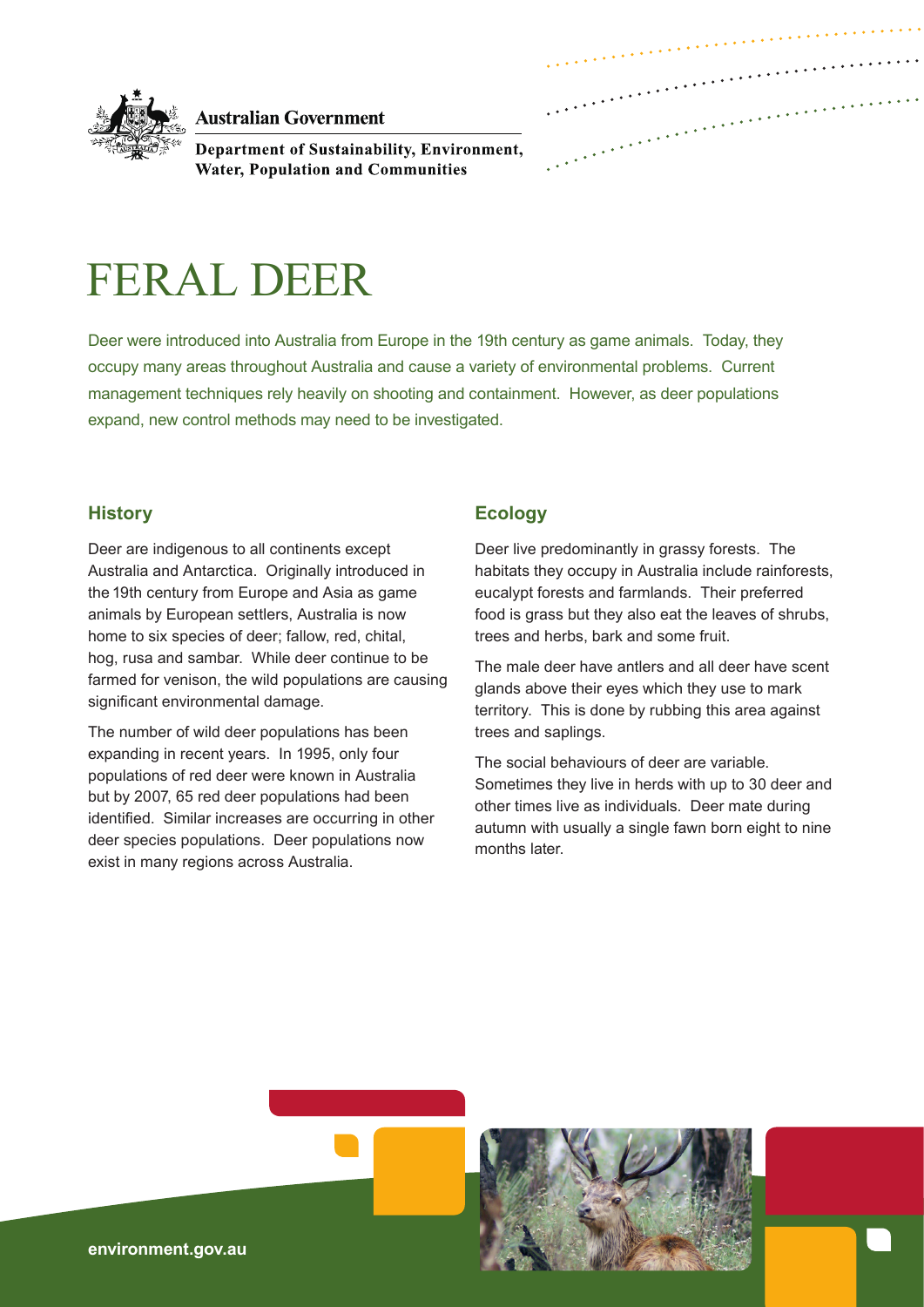

**Sources:** National Land & Water Resources Audit (2008) Assessing invasive animals in Australia 2008, NLWRA, Canberra/SEWPaC (2010) Feral animals on offshore islands database located at <http://www.environment.gov.au/biodiversity/invasive/ferals/islands/>

# **Impact**

Where deer density is high, diversity and abundance of plant species is lower. Saplings are commonly destroyed by deer as they rub against them, trample or eat them. Weeds may flourish in areas where deer are not adequately controlled. Deer also assist the spread of weeds into new areas.

Deer compete with kangaroos and wallabies for food and generally add to grazing pressure.

As hoofed mammals, deer can act as carriers of disease that affect livestock such as cattle and horses. They also contribute to erosion and degrade the water quality in creek and river systems.